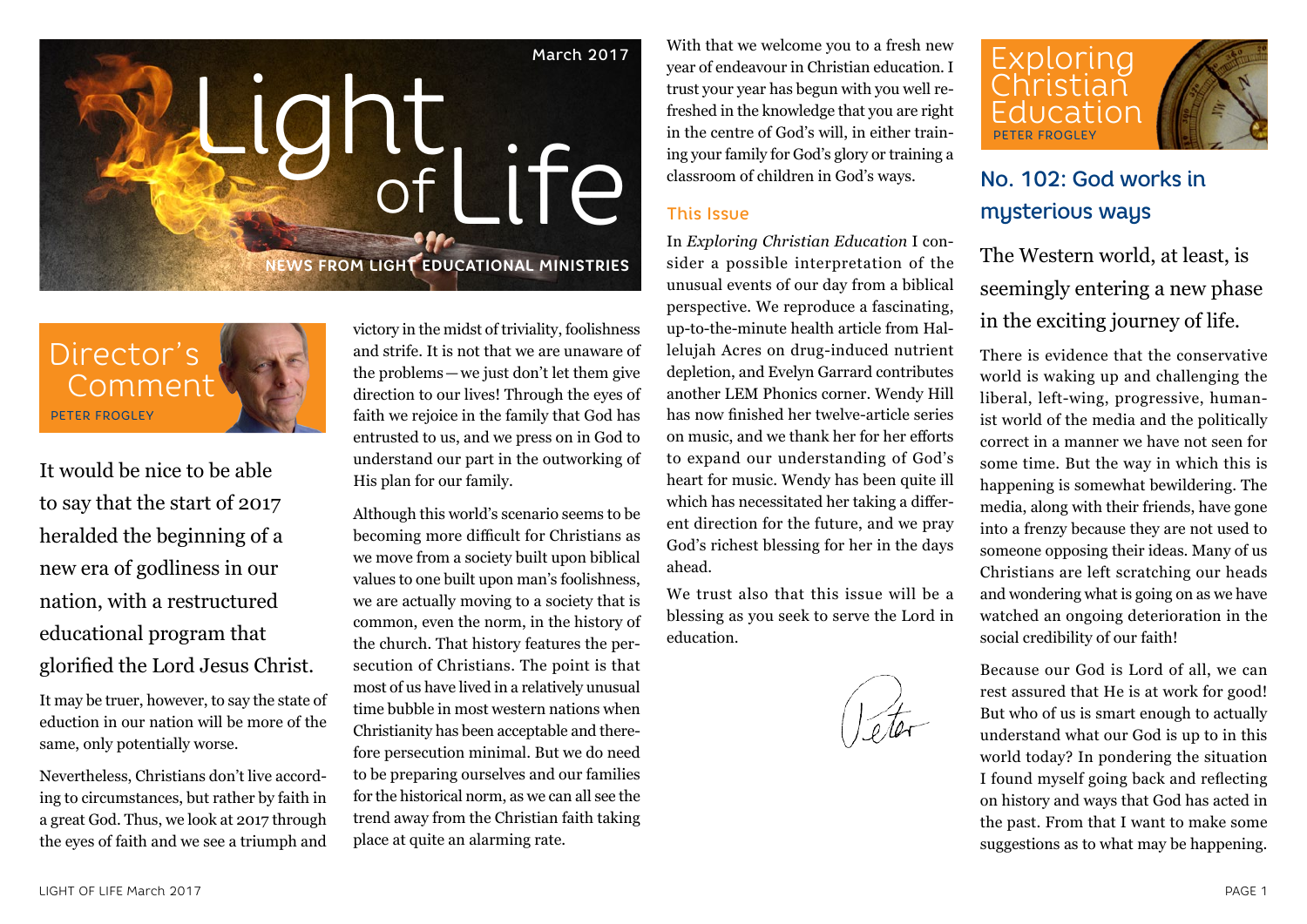I wonder if perhaps you may have been pondering something similar!

### Let's look at history

The biblical and historical narratives contain numerous examples of God using some unlikely people for His purposes — even nation-changing purposes.

God used a very corrupted man in Henry VIII to occasion the English Reformation, despite Henry doing as much as he could to prevent it taking place.

God used a man after His own heart in David for the blessing of Israel, even when he was so entrenched in his sin he did not recognise his guilt. God had to send the prophet to identify it for him:

Then Nathan said to David, 'You are the man! Thus says the LORD God of Israel: "I anointed you king over Israel, and I delivered you from the hand of Saul"'.

#### *2 Samuel 12:7*

Cyrus the Persian was no Bible believer, but God used him for His purposes. Indeed, God was so committed to His plan that He informs us of Cyrus in the book of Isaiah 210 years before the events happened (according to commentator Matthew Henry):

Who saus of Curus, 'He is Mu shepherd, And he shall perform all My pleasure, Saying to Jerusalem, "You shall be built," And to the temple, "Your foundation shall be laid."'

Thus says the LORD to His anointed, to Cyrus, whose right hand I have held — to subdue nations before him and loose the armour of kings, to open before him the double doors, so that the gates will not be shut. *Isaiah 44:28 – 45:1*

God even calls Cyrus His 'shepherd' and His 'anointed'. Following through to the passage below in Chronicles, God stirred up Cyrus to make proclamation concerning the temple in Jerusalem:

Now in the first year of Cyrus king of Persia, that the word of the LORD by the mouth of Jeremiah might be fulfilled, the LORD stirred up the spirit of Cyrus king of Persia, so that he made a proclamation throughout all his kingdom, and also put it in writing, saying, Thus says Cyrus king of Persia: All the kingdoms of the earth the LORD God of heaven has given me. And He has commanded me to build Him a house at Jerusalem which is in Judah. Who is among you of all His people? May the LORD his God be with him, and let him go up! *2 Chronicles 36:22–23*

Cyrus was not a believer—he was not very nice and there was some doubt about his ethical behaviour — but God chose to use him for His purposes, in a most profound manner.

Space does not allow to tell of many others — suffice to say God does not seem to follow what would seem to us an appropriate course of action in achieving His ends. He seems to delight in using quite unsuitable people to serve His purposes. But then it would prove very difficult to find any perfect people to serve Him.

Could it be that something similar to the past is happening in our day? Would God use people who (as far as we know) are not godly?

### What is happening in Australia?

Christians generally lament that things are not what they used to be—meaning there is little knowledge of God in this land and people's behaviour reflects this. Those that

# perhaps if the media think Trump is that bad, he must be doing something right

in some way represent a Christian base for behaviour and attitudes (the conservatives) also seem to have left their value base (which was historically the Bible) and have opted for the ways of men. The outworking of this is that our nation is losing its way and many Christians are giving up hope or are assuming that Christ must be returning any day to deliver us from the problems we see all around us.

Then in the midst of this disappointment and frustration arise some interesting personalities, who don't appear to be very Christian and are certainly not favoured by the political and chattering class. Of those at the moment in Australia, Pauline Hanson stands out as being politically incorrect and presenting a number of ideas that resonate with many Christians. But, we might be tempted to think, she is not a Christian

and thus could not be doing God's will. Or is it that many of us Christians have not taken note of the way God has done things in the past and as a result do not read the signs of our times?

### Well, what about America?

We have been perhaps amused, perhaps horrified at recent events in the USA. The media has gone into meltdown as their candidate lost the Presidential election. Everything they could think of has been done to endeavour to discredit Donald Trump. As a cynic, I wonder that perhaps if the media think he is that bad, he must be doing something right!

Most of us don't understand the governmental structure and workings of the USA and thus unfortunately can only be guided by the media — who throughout the tedious election process have embarked on a character assassination of Donald Trump. Whilst Trump has given them plenty of ammunition, there is perhaps some truth in Trump's term 'false media'. Against *all* the odds, Donald Trump is now President of the United States of America.

Now Christians believe that God controls the destiny of nations. He puts one up and pulls another down — it's His world and He can do whatever He wants according to His character! Trump's victory was not a surprise to God, even if it was to most people. So, what is the plan that God has? I don't know, but I know He has a plan. Let's indulge one another and wonder: Is God able to use such an apparently flawed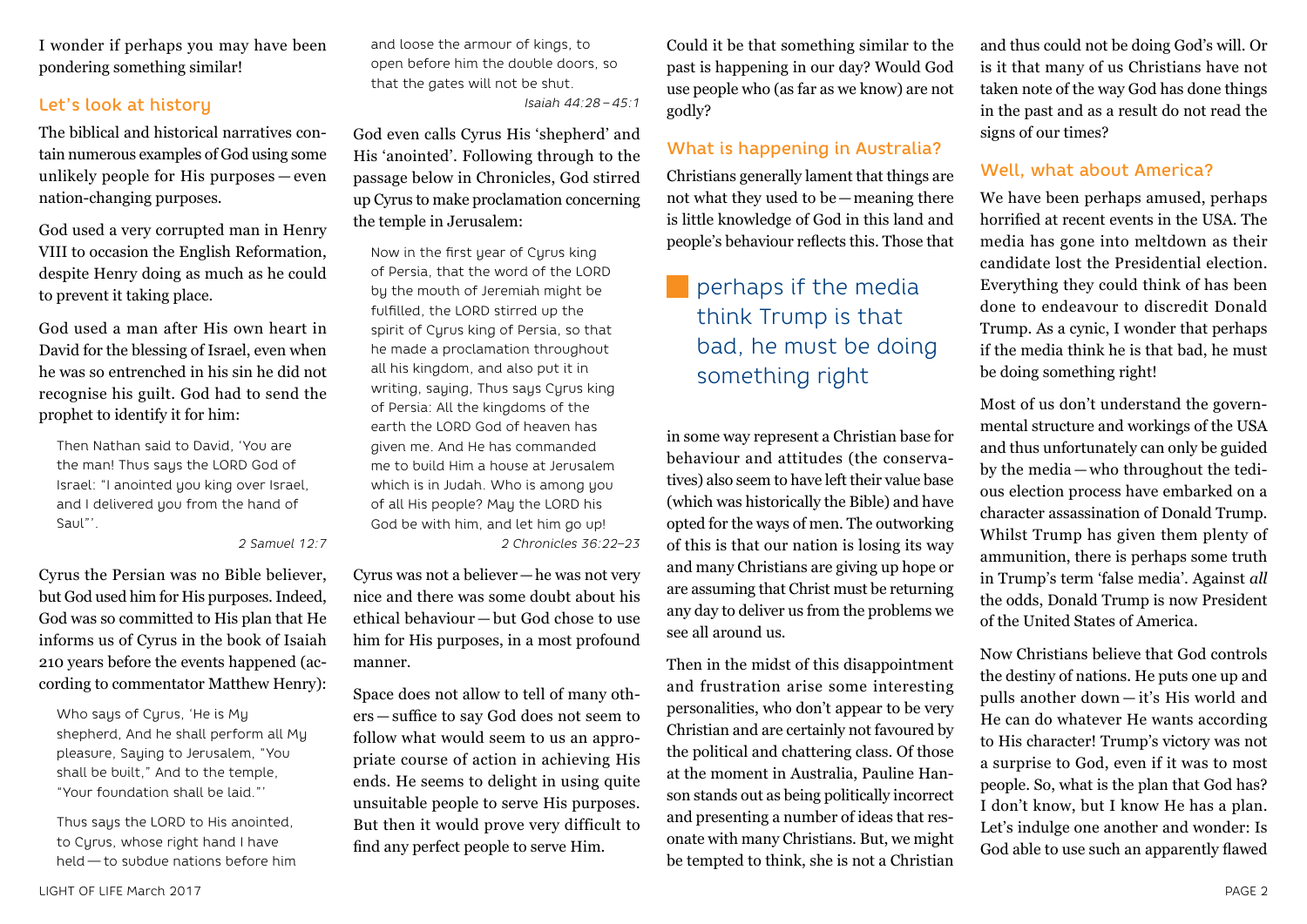man? Has our God anointed him, as He did Cyrus those many years ago?

My observation is that I agree with most of the decisions Trump has made. Many of them are decisions I would expect from a biblical Christian! Then I read of his appointments to office, and (according to one Christian writer) he has for the most part put together a remarkable cabinet. It would also seem (from my limited understanding of the situation and the people involved) that he has chosen many strong conservatives holding biblical values to lead Departments of State. Trump has overturned President Obama's recommendation for appointment to the Supreme Court, appointing a strong conservative Judge. All this is most interesting and encouraging, but for me the most conclusive evidence that Trump may be an upholder of godly values is still the unity of the media against him. To say their activity is frantic is to perhaps to understate the case!

### What conclusion can we draw?

Let us remember that God is on His throne, and there is no challenge to His sovereignty. It sometimes appears to us that God has lost His way, but faith declares that He is at work for His good purposes eternally. Rather than wringing our hands in despair, let us enjoy watching what God does throughout the West in the days ahead. It will not be boring — the enemies of God will not go away and in their fury will turn against the people of God. I make just two observations from many possibilities.

1. It is 500 years since Martin Luther nailed his 95 theses to a German church door in 1517. Clever people tell us that God needs to send a reformation every 500 years or so to rescue humanity from self-destruction. I believe that Christian education is one of the tools God is using to prepare His church and I suggest we are in the early stages of the next great reformation.

# Christian education is one of the tools God is using to prepare His church

2. God presents a plan covering all eternity and sees the time of our lives as just one small piece of His plan. We are limited by our life span and we tend to assume eternity will be outworked before we pass away, our presupposition being that our importance mandates God confining His plan to our lifetime.

To sum up, God has created you as part of His great eternal plan, which implies (at least) that there is Divine purpose in your existence. We were created *by* God — *for* God. We were created to be part of His family and every part of every life contributes to His great plan. **Tale** 



# Drug-induced nutrient depletion

## Have you ever taken a round of antibiotics?

How about the birth control pill? You may have also taken pain relievers or antacids.

Ever heard the phrase that for every action there is always a reaction?

We have all taken prescription and overthe-counter drugs at some point in our lives to treat an infection, a psychological condition, or pain. These medications can provide lifesaving benefits, but are they doing more harm than actual good?

About seven in every ten Americans take prescription drugs—with antibiotics, antidepressants, and painkiller opioids among the most common prescriptions given, according to the Mayo Clinic. Meanwhile, 20 percent of American adults are on five or more prescription medications. The side effects of these drugs include depleting the body of nutrients from iron, zinc, selenium and magnesium.

This is especially concerning since most Americans are already suffering from nutrient depletion — which is also the very reason many other conditions develop.

Nutrient depletion occurs when medications block the absorption, storage, metabolism, or synthesis of important nutrients into the body. When these nutrients are blocked or depleted for a long period of time, secondary health problems can develop as a result. Nutrients such as vitamin D, magnesium and zinc are among the most common deficiencies in the US population. Each of these nutrients has an important role in maintaining and protecting health.

Certain medications reduce the absorption of specific nutrients in the gastrointestinal tract by binding to them before they're absorbed into the bloodstream. The antibiotic tetracycline, for example, can block absorption by binding with minerals in the GI tract such as calcium, magnesium, iron and zinc.

As another example, antibiotics are commonly used to fight bacterial infections (like certain fungal infections and some kinds of parasites), as well as bladder infections, sinus and ear infections, and strep throat. Antibiotics can eliminate bad bacteria, but they can also deplete good gut bacteria, resulting in digestion problems like diarrhea, bloating and gas, as well as yeast infections and colitis. This depletion can be combatted with fermented foods like unsweetened yogurt and kefir, cultured vegetables like sauerkraut, and probiotics. Taking certain probiotics at least two hours before or after antibiotics can help with antibiotic side effects.

Many drugs (such as the stimulant Ritalin) are prescribed for attention deficit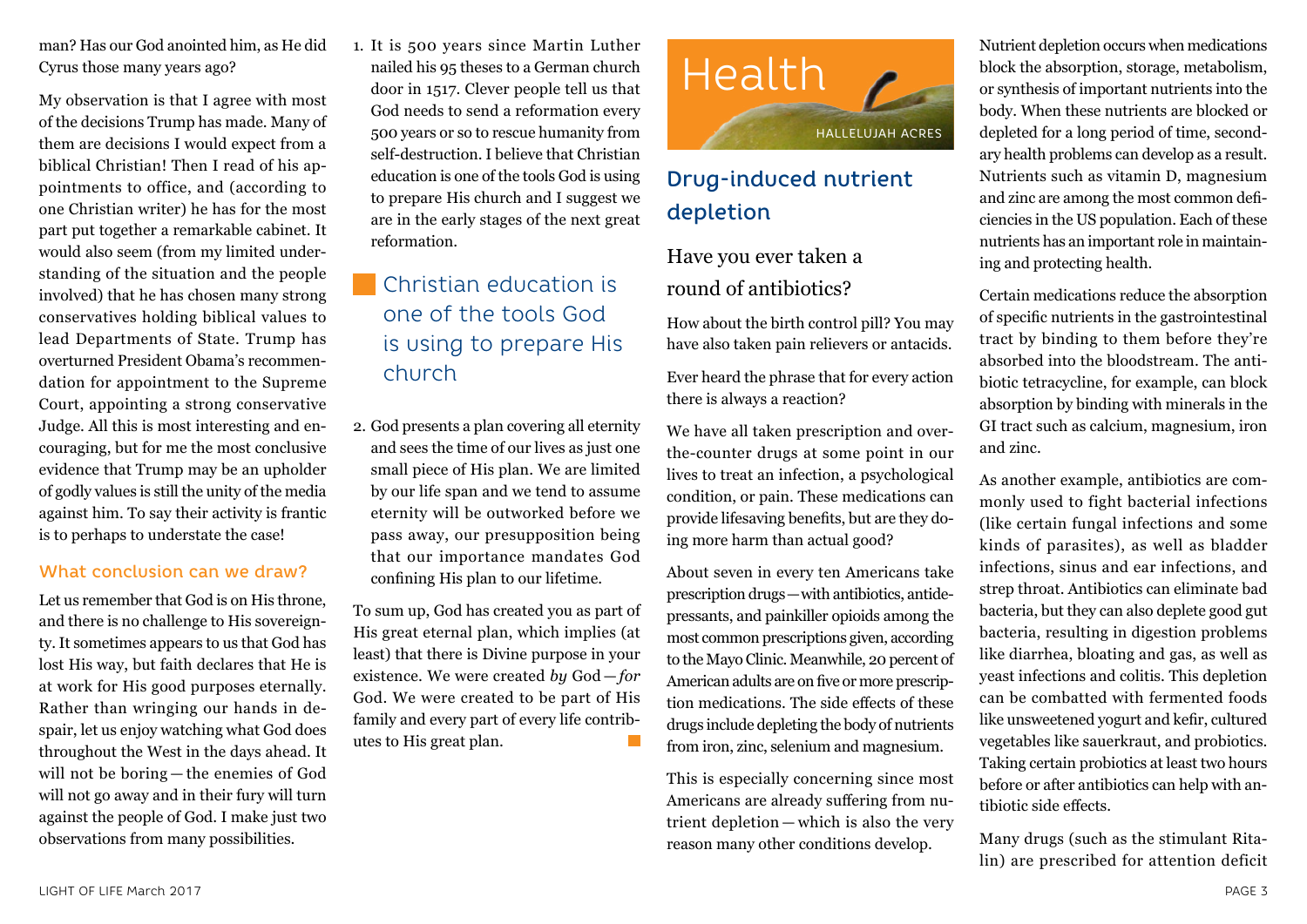disorder. These can reduce appetite, which in turn decreases the intake of beneficial nutrients. Some antidepressants also tend to have this appetite-reducing effect.

On the flip side, some drugs can deplete nutrients by increasing the desire for unhealthy foods, such as refined carbohydrates. Many of the anti-psychotic drugs and some antidepressants cause insulin resistance or metabolic syndrome, which results in blood sugar swings. People then crave simple carbohydrates such as sugar, bread and pasta. Steroid drugs, including those given by an inhaler, can create similar issues as well.

Antacids are widely used to help settle an uneasy stomach. They act by neutralising the acid pH of the stomach. This reduction in stomach acid decreases the absorption of iron, as well as folic acid and zinc. This is especially problematic among the elderly, who often are already low in stomach acid. This can be improved by the consumption of iron-rich foods such as spinach, cooked beans, and dried fruit (prunes, raisins and apricots). However, too much iron can be toxic.

Weight loss drugs and cholesterol-lowering medicines similarly bind to healthy fats, preventing them from being absorbed.

Nutrients are essential to the metabolic activities of every cell in the body. They're used up in the process and need to be replaced by new nutrients in food or supplements. Some drugs deplete nutrients by speeding up this metabolic rate. These drugs

include antibiotics (such as penicillin and gentamicin), steroids (such as prednisone), and the gout medication colchicine.

Other drugs block the nutrient's effects or production at the cellular level. In addition to the intended effect on enzymes or receptors, medications can influence enzymes or receptors that help process essential nutrients. For example, widely prescribed statin drugs block the activity of HMG-CoA, an enzyme required to manufacture cholesterol in the body. This action also depletes the body of coenzyme Q10, which requires HMG-CoA for its production. This has a serious negative impact on muscle and heart health.

Drugs can also increase the loss of nutrients through the urinary system. Any drug that does this can drain the body's levels of water-soluble nutrients (including B vitamins) and minerals (such as magnesium and potassium). The major offenders are medications to treat hypertension, particularly the diuretics that reduce blood pressure by increasing the volume of water flushed out of the body.

Dr Hyla Cass, a medical doctor who treats people with nutrient deficiencies, says, 'Physicians often tell their patients that symptoms arising from nutrient depletion are simply 'part of the illness' or just signs that they're 'getting older.' To make matters worse, physicians frequently try to address the symptoms arising from druginduced nutrient depletion by prescribing even more drugs, further compounding the problem.'  $\mathcal{L}^{\text{max}}$ 





# Rod and Staff Publishers Science

#### GRADE 9–10 GOD'S ORDERLY WORLD

This is the final volume in Rod and Staff's *God's Orderly World* series for high schoolers. The course contains eight sections (with reviews and tests) covering light, colour, optics, the eye, work and machines, energy and engines, chemistry, electricity, magnetism, generators, motors, circuits, electronics, electrical safety, reproduction and heredity. Enriched with many full-colour illustrations. 392 pages.

| Student Text    | \$49.50 |
|-----------------|---------|
| Teacher Edition | \$55.95 |
| Tests           | \$4.85  |

Rod and Staff Science 7٠ Click to order



# Theological Titles

### A Word in Season Series

Volumes 6 and 7 have just been released of this short devotional series.

Author R J Rushdoony is well known advocate for applying our faith to all of life. Each volume contains 67 short daily messages written for the *Californian Farmer* newspaper over a 30 year period.

Each of the seven paperback volumes are approximately 150 pages. **\$19.40 each**

A Word in Season Click to order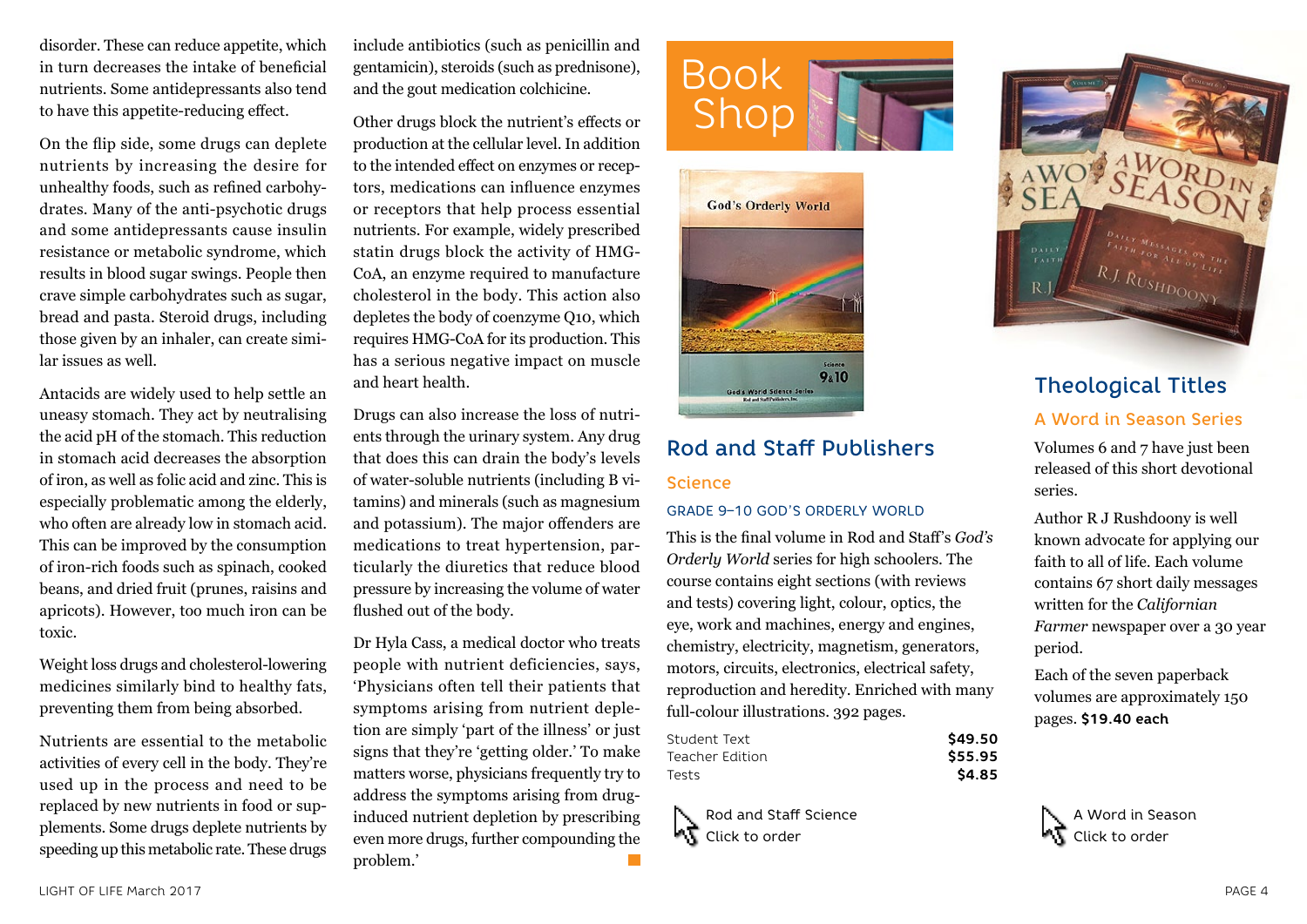

## R M Ballantyne Clearance

This series of historical fiction books is now out-of-print, and we are offering the remaining titles at clearance prices. All books feature quality hard cover binding with gold-embossed type.

R M Ballantyne is a well-known nineteenth century Christian author, whose stories are firmly based in fact, covering a wide range of historical topics.

There are limited stocks and they are on a first-come-first-served basis.

Blue Lights: Hot work in Soudan [Sudan]

The Cannibal Islands: Capt. Cook's Adventures in the South Seas

The Coral Island: Tale of the Pacific Ocean through the eyes of young sailors

Deep Down: Tale of the Cornish Mines

Gascoyne: Sandalwood Trader of the Pacific

The Giant of the North: Poking Around the Pole [the first North Pole expedition]

The Island Queen: Dethroned by Fire and Water

The Lonely Island: Pitcairn, a Refuge for the Mutineers of the Bounty

The Norsemen in the West: America Before Columbus

The Pioneers:

A Tale of the Western Wilderness

Post Haste: Tale of Her Majesty's Mails

Red Rooney: Last of the Crew, the interesting cultural life of the Eskimos

Ungava: Tale of the Eskimo Land

The Young Fur Traders: The Life and Country of the traders of Far North America

These titles are being cleared for **\$19.95 each** or **three titles for \$50**





## Latin on sale

Douglas and Martha Wilson's Latin course has been popular with those who wish to train students in this classical language. We have reduced the price by 50% on the entire range of Latin textbooks and teacher guides.

Be quick, because these will disappear velocius quam asparagi coquantur (faster than you can cook asparagus)!

| Latin Primer II Student      | \$11.00 |
|------------------------------|---------|
| Latin Primer II Teacher      | \$11.00 |
| Latin Primer III Student     | \$12.00 |
| Latin Primer III Teacher     | \$12.00 |
| Latin Grammar I Student      | \$12.00 |
| Latin Grammar I Answer Key   | \$5.00  |
| Latin Grammar II Student     | \$15.00 |
| Latin Grammar II Teacher     | \$15.00 |
| Latin Pronunciation Cassette | \$3.00  |

Latin on sale Click to order

# Find it at www.lem.com.au



- browse, search and order all books and resources
- book specials
- staff profiles
- resources for home schoolers including assessment service
- LEM Phonics   philosophy, registered instructors, courses and more
- archived versions of *Light of Life*